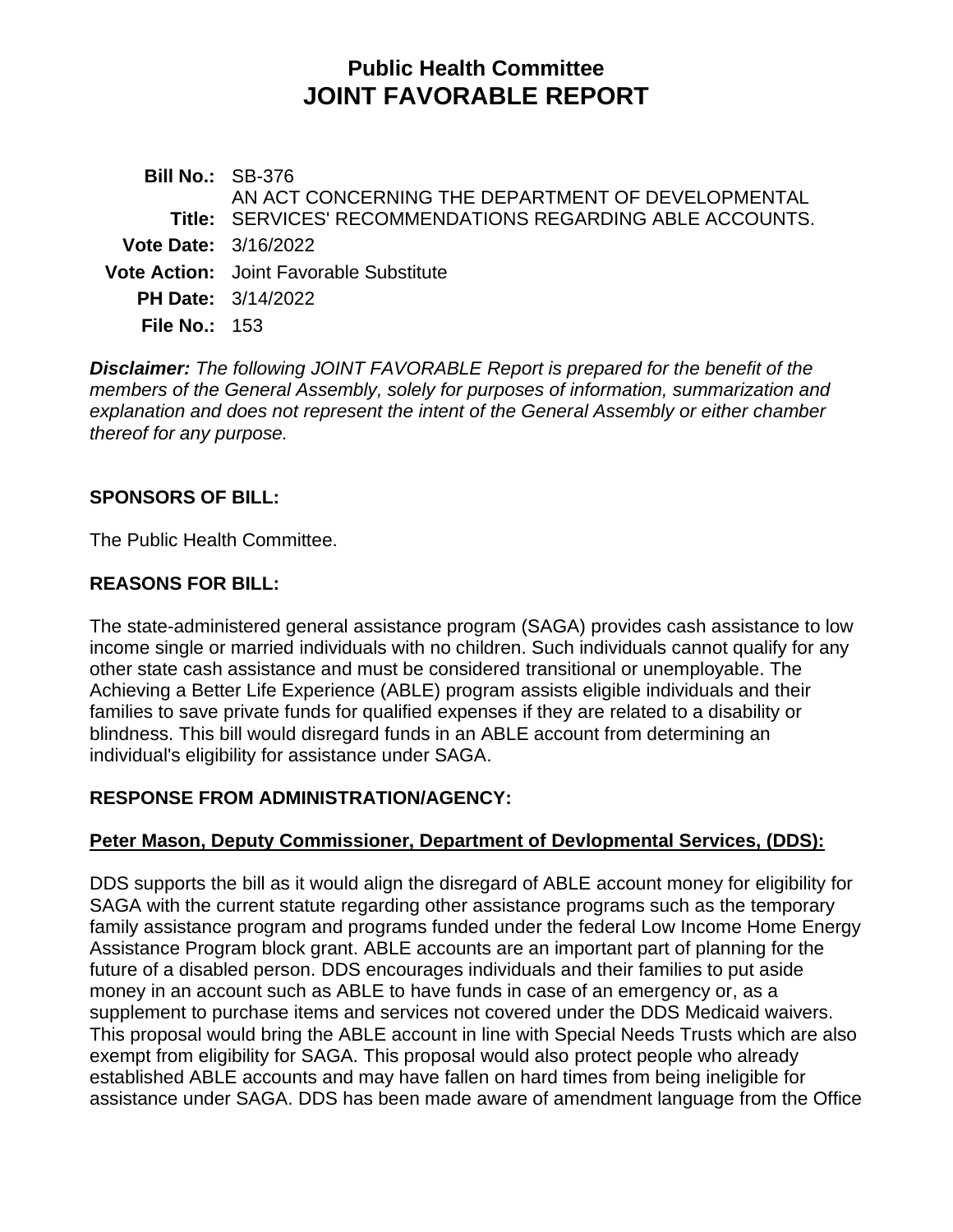of the State Treasurer that would make changes to the state's ABLE account statutes to align with federal requirements. DDS would not oppose this bill being amended if the disregard language for SAGA is included in any JFS language.

### **Shawn Wooden, Treasurer, State of Connecticut:**

Mr. Wooden testified that a federal law passed in 2014 enabled states to pass their own ABLE legislation authorizing the creation of a federally tax-advantaged savings program for individuals living with a disability. Connecticut passed such legislation in 2015. ABLE CT, implemented and administer by the Treasurer, helps individuals living with a disability plan for their future. The ABLE CT account does not jeopardize eligibility to receive federal benefits, such as Medicaid and Supplemental Security Income (SSI). ABLE CT also exempts money invested in an individual ABLE accounts from several state-assistance programs. This bill would add SAGA to this list. Allowing ABLE accounts to effect eligibility for SAGA runs counter to the goals of the program. Mr. Wooden supports this bill and respectfully requests that the committee consider substitute language to align ABLE CT with two recent federal regulatory changes. The enclosed language contains two suggested recommendations. Authorizing individuals beyond the designated beneficiary and their parent or guardian to open an ABLE CT account on behalf of the individual. Additionally, allow for self-certification which was previously unavailable under state law but included in federal ABLE regulations. Mr. Wooden encourages these two changes that will expand accessibility to this important program.

# **NATURE AND SOURCES OF SUPPORT:**

### **Alison Weir, Policy Advocate Greater Hartford Legal Aid, (GHLA):**

GHLA supports this bill which would correct the omission of the SAGA program from the list of programs for which ABLE accounts would be considered assets affecting the eligibility for assistance through this program. This is currently the practice on the federal level and yet somehow was not addressed in state ABLE accounts. GHLA urges passage of this bill.

### **Margaret Watt:**

Ms. Watt has held several leadership positions in Southwestern CT including launching the RBHAO for Southwestern CT and as a member for the CT chapter of the National Alliance on Mental Illness (NAMI CT). Ms. Watt supports this bill. ABLE accounts were created as a way for qualified individuals with developmental and psychiatric disabilities to set aside savings for their future and still be eligible for state assistance programs. SAGA was not included. This bill closes this loophole and corrects this omission.

### **Carol Scully, Director of Advocacy for the Arc of Connecticut:**

The ARC is the state's oldest and largest advocacy organization dedicated to protecting the rights of individuals with intellectual and developmental disabilities (IDD). Individuals with IDD and their families are required to have very limited assets to qualify for state administered services. By allowing ABLE accounts to be exempt from asset calculations, families will be provided with an economic buffer and peace of mind to make financial plans for their loved ones when they are no longer able to care for them on their own. DDS encourages the use of ABLE accounts to be able to purchase items and services not covered